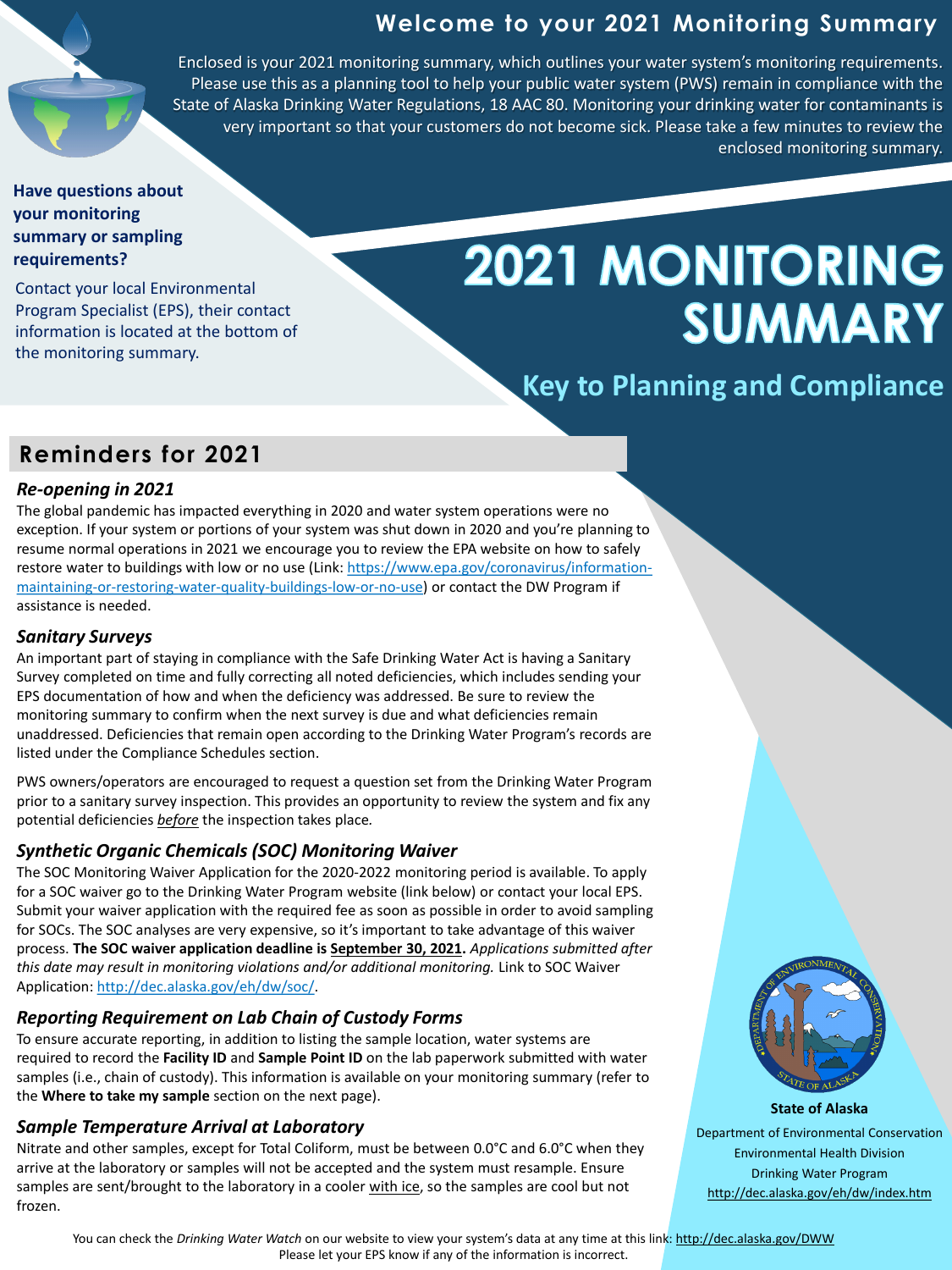Violations are issued if a PWS fails to collect required samples, submit required reports, or resolve sanitary survey deficiencies within the appropriate timeframe. When violations are not addressed in a timely manner, this can lead to increased enforcement actions and your system may be listed on the EPA's national Enforcement Targeting Tool (ETT).

Below are some tips for staying in compliance with the regulations and avoiding violations:

**1. Compliance Schedule Type:** This section identifies what requirement the compliance schedule is addressing. This example is a *CASS-Corrective Actions Needed from Sanitary Survey* schedule.

**2. Activity Type:** This section lists what specific action(s) need to be completed.

- Submit the required samples according to the enclosed monitoring summary. Please use the monitoring summary as a planning tool for the year. Samples can be costly, however if you spread them out over the year, these costs can be more manageable.
- If you are required to conduct daily operator testing, please use and submit the proper Monthly Operator Report form for your system. Your operator report must be filled out, signed, and sent to the Drinking Water Program before the 10<sup>th</sup> of the following month. (For example, the January operator report should be sent to the Drinking Water Program by the 10<sup>th</sup> of February.)
- Do not wait until the end of the month to take your Total Coliform bacteria samples. That way if transportation, weather, or other issues arise, you have time to resample during the month.
- Take other types of samples at the beginning of a monitoring period (i.e., the first month of a quarter). This helps ensure samples are not forgotten and allows time if resampling is required. **Please note:** TTHM and HAA5s (DBPs) must be sampled during the specific time(s) and location(s) noted on the monitoring summary.

**3. Due:** This section lists when activities need to be completed.

**4. Comments:** The comments are written by your EPS to provide additional detail to the schedule requirements. (Note: Not all schedules will have comments.)

## **General Compliance Reminders**

|                                 | <b>Compliance Schedules</b>                         |                                     |            |                                       |  |  |  |
|---------------------------------|-----------------------------------------------------|-------------------------------------|------------|---------------------------------------|--|--|--|
|                                 | <b>Due</b>                                          |                                     |            | <b>Comments</b>                       |  |  |  |
|                                 | CASS- Corrective Actions 3 eded from Sanit 4 Survey |                                     |            |                                       |  |  |  |
|                                 |                                                     | <b>CORRECTIVE</b>                   | 03/09/2021 | WTP boiler make-up water line lacks   |  |  |  |
|                                 | $\mathcal{D}$                                       | <b>ACTIONS</b>                      |            | back flow prevention. Please have a   |  |  |  |
|                                 |                                                     |                                     |            | dual check valve installed and submit |  |  |  |
|                                 |                                                     |                                     |            | photo documentation of the corrective |  |  |  |
|                                 |                                                     |                                     |            | action to the ADEC.                   |  |  |  |
| <b>CORRECTIVE</b><br>02/01/2021 |                                                     | Two bolts on the sanitary seal were |            |                                       |  |  |  |
|                                 |                                                     | <b>ACTIONS</b>                      |            | missing. Please install the bolts and |  |  |  |
|                                 |                                                     |                                     |            | submit photo documentation of the     |  |  |  |
|                                 |                                                     |                                     |            | corrective action to the ADEC.        |  |  |  |

For more detailed information on *How to Read the Monitoring Summary*, please visit the Monitoring Summary Information website at: <http://dec.alaska.gov/eh/dw/monitoring-summary/>

#### **The Facility ID and Sample Point ID are required information for submitting laboratory sample results to the State.**

*(This information is displayed on your monitoring summary as shown in the example below.)*



# **Compliance Schedules**

The monitoring summary displays the water system facility (or sample location) where each sample is required to be collected. For example, samples listed under the Facility ID *DS* (distribution) must be collected in the distribution system while samples listed under the Facility ID *TP* (treatment plant) need to be collected at the entry point to the distribution. The Sample Point ID associates a specific sampling point with the sample location.

Compliance Schedules are used to track other (non-sampling) requirements such as the Consumer Confidence Report (CCR) or follow-up activities for Sanitary Survey deficiencies. The information will include the schedule name, a description of what is required, and the due date. The table below is an example of the compliance schedules section in your monitoring summary.

## **Where to take my sample?**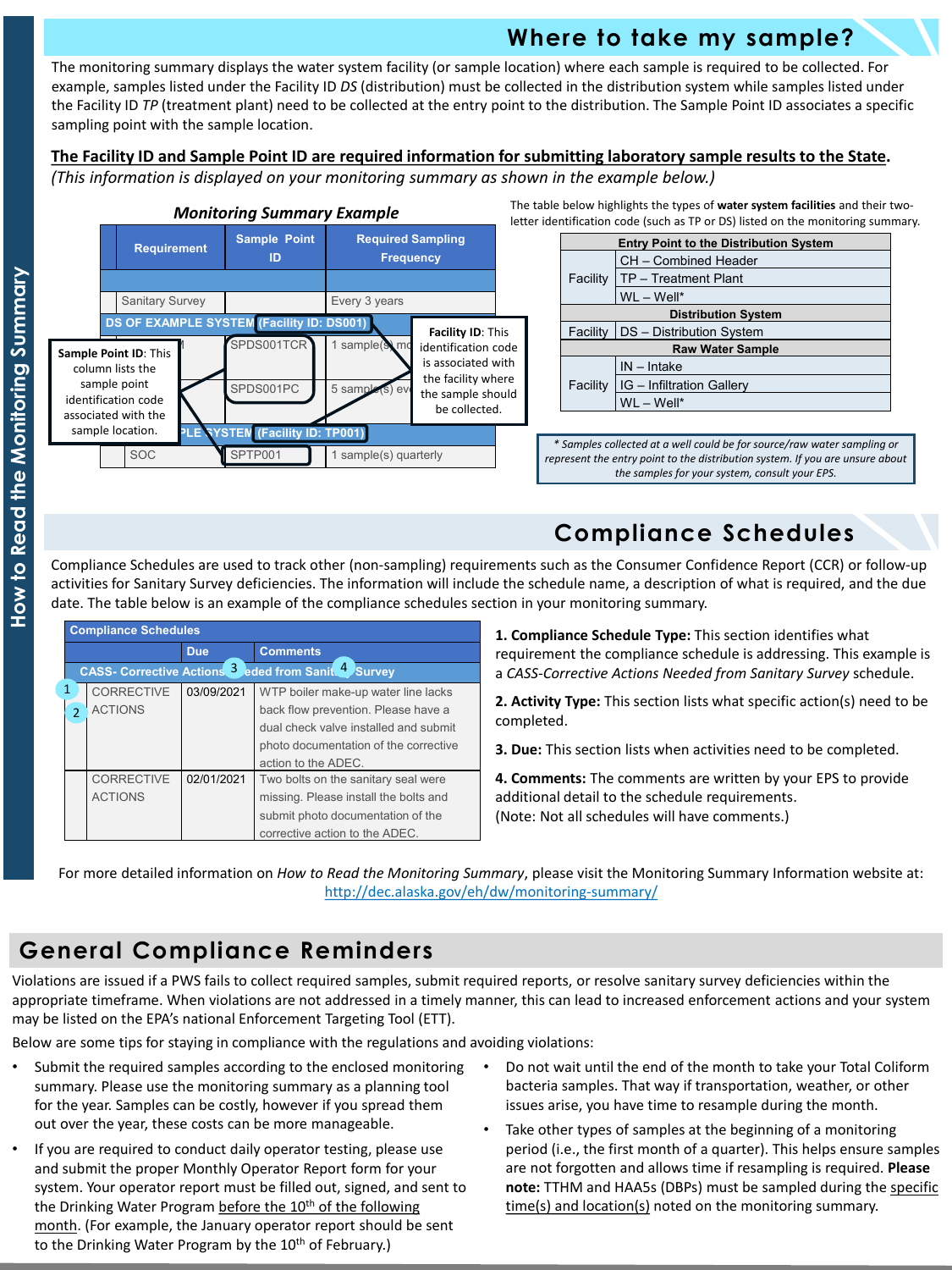#### **Monitoring Summary for DOT & PF FOX WATERING POINT**

**Public water system ID#AK2310277 Population: 350 March 11, 2021** Community Water System, Ground water

|                                                      | <b>Requirement</b>                | <b>Sample</b><br><b>Point ID</b> | <b>Required Sampling</b><br><b>Frequency</b> | <b>Last</b><br><b>Sample</b> | <b>Next Sample</b>                                                          |  |  |
|------------------------------------------------------|-----------------------------------|----------------------------------|----------------------------------------------|------------------------------|-----------------------------------------------------------------------------|--|--|
|                                                      |                                   |                                  |                                              |                              |                                                                             |  |  |
|                                                      | Sanitary Survey                   |                                  | Every 3 years                                | 06/20/2018                   | 2021                                                                        |  |  |
| DS DOT & PF - FOX WATERING POINT (Facility ID:DS001) |                                   |                                  |                                              |                              |                                                                             |  |  |
|                                                      | <b>COLIFORM (TCR)</b>             | SPDS001TCR                       | 1 sample $(s)$ monthly                       | 02/26/2021                   | Monthly, according to Sample<br>Siting Plan                                 |  |  |
|                                                      | <b>LEAD AND COPPER</b>            | SPDS001PC                        | 2 sample(s) every 3 years                    | 04/03/2018                   | 2021 June - Sept                                                            |  |  |
|                                                      | <b>WL FOX WATERING POINT WELL</b> |                                  | (Facility ID:WL001)                          |                              |                                                                             |  |  |
|                                                      | <b>SOC</b>                        | SPWL001                          | 1 sample(s) quarterly                        | 11/02/2004                   | Submit 2020-2022 SOC Waiver<br>Renewal Application by<br>September 30, 2021 |  |  |
|                                                      | <b>NITRATE</b>                    | SPWL001                          | 1 sample(s) annually                         | 03/17/2020                   | 2021 sample must arrive to lab on<br>ice                                    |  |  |
|                                                      | <b>VOC</b>                        | SPWL001                          | 1 sample(s) per 3 year period $03/17/2020$   |                              | Between 2023-2025                                                           |  |  |
|                                                      | <b>TOTAL GROSS</b><br>ALPHA       | SPWL001                          | 1 sample(s) per 6 year period $01/09/2019$   |                              | Between 2020 and 2025                                                       |  |  |
|                                                      | <b>INORGANICS</b>                 | SPWL001                          | 1 sample(s) per 9 year cycle                 | 01/09/2019                   | Between 2020 and 2028                                                       |  |  |
|                                                      | RADIUM 226 AND<br>228             | SPWL001                          | 1 sample(s) per 9 year cycle                 | 01/09/2019                   | Between 2026 and 2034                                                       |  |  |
|                                                      | <b>ARSENIC - SINGLE</b>           | SPWL001                          | 1 sample(s) per 9 year cycle                 | 03/17/2020                   | Between 2029 and 2037                                                       |  |  |

| <b>Compliance Schedules</b>       |            |                 |
|-----------------------------------|------------|-----------------|
|                                   | <b>Due</b> | <b>Comments</b> |
| <b>Consumer Confidence Report</b> |            |                 |
| CCR - SUBMITTAL                   | 06/30/2021 |                 |
| <b>CCR - CERTIFICATION PAGE</b>   | 09/30/2021 |                 |

\*\*NSF = No sample found

Periods are three years in length. The current period is 1/1/2020 - 12/31/2022 and the next period will be 1/1/2023 - 12/31/2025. Cycles are 1) nine years in length. The current cycle is from 1/1/2020 - 12/31/2028 and the next cycle is 1/1/2029 - 12/31/2037.

2) Periods for radionuclides (gross alpha, radium 226/228, and uranium) are three or six years in length. The current 6 year period is 01/01/2020 - 12/31/2025, the next 6 year period will be 01/01/2026 - 12/31/2031. Cycles for radionuclides are nine years in length. The current cycle is from 01/01/2017 - 12/31/2025 and the next cycle is 01/01/2026 - 12/31/2034.

WL (well) or TP (treatment plant) is the entry point to the distribution system, except for raw water samples and WL (well) is the raw water tap. 3) DS (distribution system) is the home and buildings that receive water from a piped water system.

Water quality parameters are tested in order to conduct a corrosion control study. Please contact your engineer, health corporation, or certified 4) laboratories for assistance.

5) Lead/Copper samples on an annual or 3 year schedule should be collected in month of warmest water temperature.

6) Water systems with multiple water sources that do not combine before entering the distribution must take one sample from each entry point to the distribution and may do a composite sample according to 18AAC80.325(17), 18AAC80.315(4).

- 7) SOC waiver renewal forms are due every three year period. SOC waiver, new and renewal, forms can be found at http://www.dec.alaska.gov/eh/dw/publications/forms.html.
- 8) Each public water system is required to have a water operator (or operators) certified at or above the drinking water treatment and drinking water distribution level assigned to the system. To check on current level of certification for your water operator please see the Alaska Certified Water/Wastewater Operator Database maintained by the Division of Water: https://dec.alaska.gov/Applications/Water/OpCert/Home.aspx? p=OperatorSearch. If you have questions regarding the water system level or the operator certification level please contact Operator Certification at 907-465-1139 or at dec.water.fco.opcert@alaska.gov.